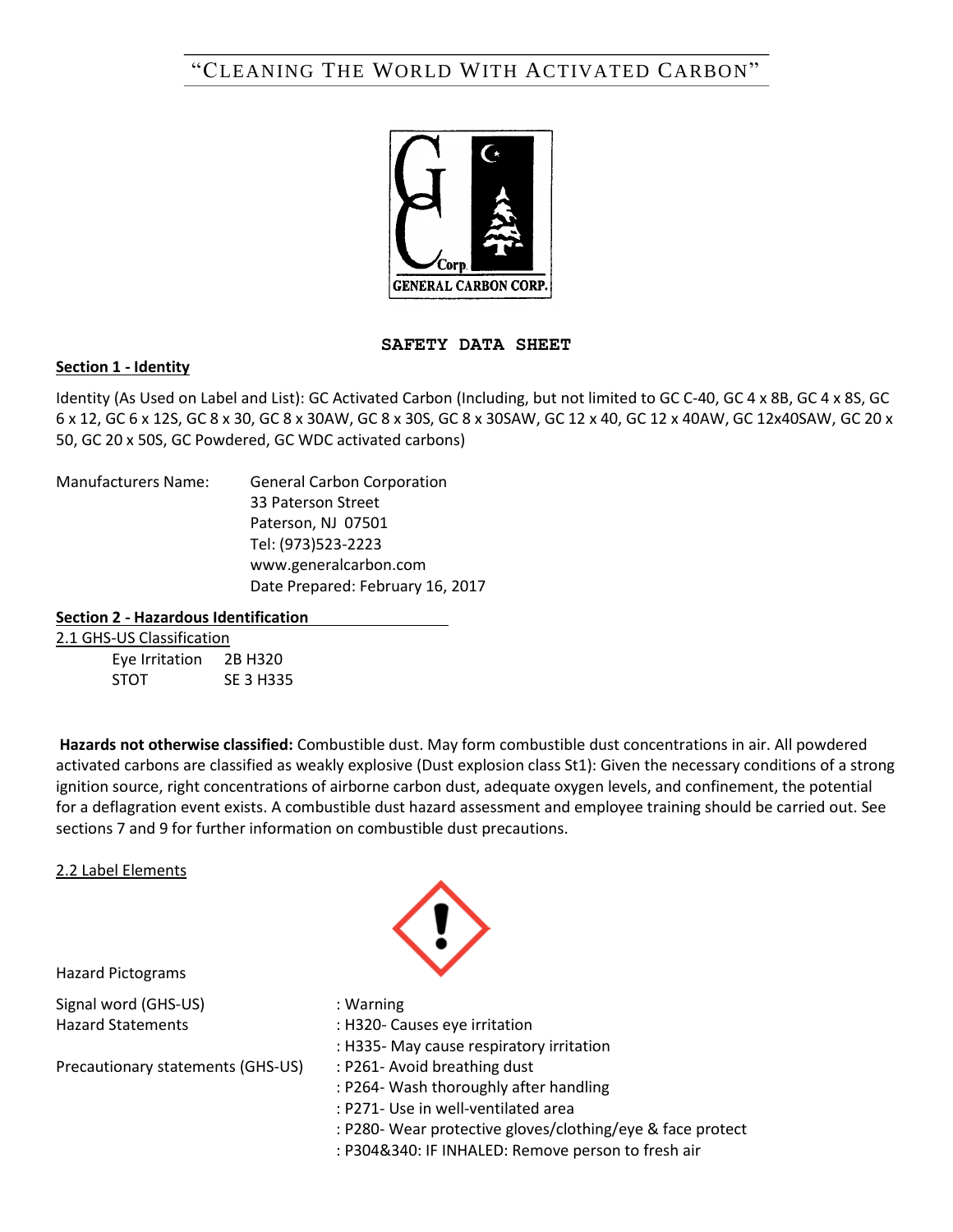| 2.3 Other Hazards<br>No additional information available                       | : P305&351&P338: If in eyes, Rinse cautiously with water<br>for several minutes. Remove contact lenses if present and<br>easy to do so. Continue rinsing.<br>: P312- Call Poison Control Center/Doctor if you feel sick<br>: P405- Store locked up<br>: P501- Dispose of container to appropriate receptacle |                           | : P403& P233- Store in well-ventilated place. Keep container tightly closed                                                                       |
|--------------------------------------------------------------------------------|--------------------------------------------------------------------------------------------------------------------------------------------------------------------------------------------------------------------------------------------------------------------------------------------------------------|---------------------------|---------------------------------------------------------------------------------------------------------------------------------------------------|
| 2.4 Unknown acute toxicity (GHS-US)                                            |                                                                                                                                                                                                                                                                                                              |                           |                                                                                                                                                   |
| No data available                                                              |                                                                                                                                                                                                                                                                                                              |                           |                                                                                                                                                   |
| <b>Section 3: Composition/information on ingredients</b>                       |                                                                                                                                                                                                                                                                                                              |                           |                                                                                                                                                   |
| 3.1 Substances<br>Not applicable                                               |                                                                                                                                                                                                                                                                                                              |                           |                                                                                                                                                   |
| 3.2 Mixture                                                                    |                                                                                                                                                                                                                                                                                                              |                           |                                                                                                                                                   |
| Name                                                                           | CAS#                                                                                                                                                                                                                                                                                                         | %                         | GHS_US classification                                                                                                                             |
| Carbon                                                                         | 7440-44-0                                                                                                                                                                                                                                                                                                    | 100                       | Not classified                                                                                                                                    |
| Section 4 - First Aid Measures                                                 |                                                                                                                                                                                                                                                                                                              |                           |                                                                                                                                                   |
| 4.1 Description of first aid measures                                          |                                                                                                                                                                                                                                                                                                              |                           |                                                                                                                                                   |
| First aid after inhalation                                                     | Remove person to fresh air. If not breathing, administer CPR or artificial<br>respiration. Get immediate medical attention.                                                                                                                                                                                  |                           |                                                                                                                                                   |
| First aid after skin contact                                                   | If skin reddening or irritation develops, seek medical attention                                                                                                                                                                                                                                             |                           |                                                                                                                                                   |
| First aid after eye contact                                                    |                                                                                                                                                                                                                                                                                                              |                           | Immediately flush eyes with plenty of water for at least 15 minutes.                                                                              |
| First aid after ingestion                                                      | If irritation persists, get medical attention.                                                                                                                                                                                                                                                               |                           | If the material is swallowed, get immediate medical attention or advice.<br>DO NOT induce vomiting unless directed to do so by medical personnel. |
| 4.2 Most important symptoms and effects, both acute and delayed                |                                                                                                                                                                                                                                                                                                              |                           |                                                                                                                                                   |
| Symptoms/injuries after inhalation                                             | May cause respiratory irritation                                                                                                                                                                                                                                                                             |                           |                                                                                                                                                   |
| Symptoms/injuries after skin contact                                           | May cause skin irritation                                                                                                                                                                                                                                                                                    |                           |                                                                                                                                                   |
| Symptoms/injuries after eye contact                                            |                                                                                                                                                                                                                                                                                                              | Causes serious eye damage |                                                                                                                                                   |
| Symptoms/injuries after ingestion                                              | May be harmful is swallowed                                                                                                                                                                                                                                                                                  |                           |                                                                                                                                                   |
| 4.3 Indication of any immediate medical attention and special treatment needed |                                                                                                                                                                                                                                                                                                              |                           |                                                                                                                                                   |
| No additional information available.                                           |                                                                                                                                                                                                                                                                                                              |                           |                                                                                                                                                   |
| <b>Section 5: Firefighting measures</b><br>5.1 Extinguishing media             |                                                                                                                                                                                                                                                                                                              |                           |                                                                                                                                                   |
| Suitable extinguishing media                                                   | If involved with fire, flood with plenty of water                                                                                                                                                                                                                                                            |                           |                                                                                                                                                   |
| Unsuitable extinguishing media                                                 | None                                                                                                                                                                                                                                                                                                         |                           |                                                                                                                                                   |
| 5.2 Special hazards arising from substance or mixture                          |                                                                                                                                                                                                                                                                                                              |                           |                                                                                                                                                   |
| Fire hazard                                                                    | None known                                                                                                                                                                                                                                                                                                   |                           |                                                                                                                                                   |
| <b>Explosion hazard</b>                                                        | None known                                                                                                                                                                                                                                                                                                   |                           |                                                                                                                                                   |
| Reactivity                                                                     | may result in fire.                                                                                                                                                                                                                                                                                          |                           | Contact with strong oxidizers such as ozone, liquid oxygen, chlorine, etc.                                                                        |
| 5.3 Advice for firefighters                                                    |                                                                                                                                                                                                                                                                                                              |                           |                                                                                                                                                   |
| Protection during firefighting                                                 | Firefighters should wear full protective gear                                                                                                                                                                                                                                                                |                           |                                                                                                                                                   |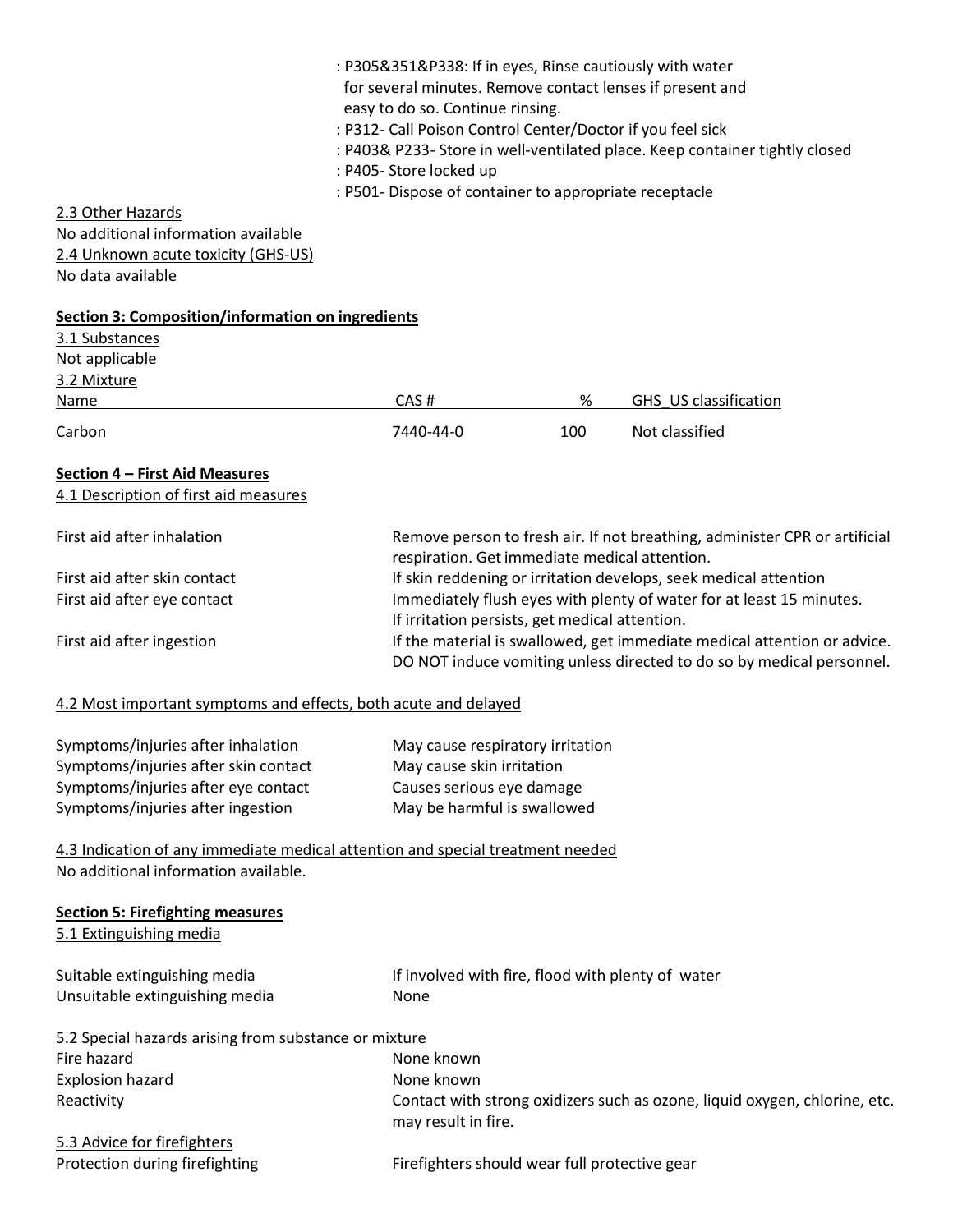### **Section 6: Accidental release measures**

6.1 Personal precautions, protective equipment and emergency procedures

| General measures                                         | Avoid contact with the skin and eyes                                                                                                                  |  |
|----------------------------------------------------------|-------------------------------------------------------------------------------------------------------------------------------------------------------|--|
| 6.1.1 For non-emergency personnel                        |                                                                                                                                                       |  |
| No additional information available                      |                                                                                                                                                       |  |
| 6.1.2 For emergency responders                           |                                                                                                                                                       |  |
| No additional information available                      |                                                                                                                                                       |  |
| 6.2 Environmental precautions                            |                                                                                                                                                       |  |
| None                                                     |                                                                                                                                                       |  |
| 6.3 Methods and material for containment and cleaning up |                                                                                                                                                       |  |
| For containment                                          | If possible, stop flow of product                                                                                                                     |  |
| Methods for cleaning up                                  | Shovel or sweep up and put in closed container for disposal                                                                                           |  |
| 6.4 Reference to other sections                          |                                                                                                                                                       |  |
| No additional information available                      |                                                                                                                                                       |  |
| <b>Section 7: Handling and storage</b>                   |                                                                                                                                                       |  |
| 7.1 Precautions for safe handling                        |                                                                                                                                                       |  |
| Precautions for safe handling                            | Avoid contact with eyes. Wet activated carbon removes oxygen from air<br>causing severe hazard to workers inside carbon vessels or confined<br>spaces |  |
|                                                          |                                                                                                                                                       |  |

### 7.2 Conditions for safe storage, including any incompatibilities

Storage conditions **Protect containers from physical damage. Store in dry, cool, well**ventilated area. Store away from strong oxidizers, strong acids, ignition sources, combustible materials, and heat. An adequate air gap between packages is recommended to reduce propagation in the case of fire.

**Handling:** A hazard assessment should be carried out. As with all finely divided materials, ground all transfer, blending, and dust collecting equipment to prevent static discharge. Remove all strong ignition sources from material handling, transfer, and processing areas where dust may be present or accumulate. Practice good housekeeping. Excessive accumulations of dust or dusty conditions can create the potential of secondary explosions. Inspection of hidden surfaces for dust accumulation should be made routinely. If possible, eliminate the pathways for dust to accumulate in hidden areas. Fine carbon dust may penetrate electrical equipment and cause electrical shorts. Where dusting is unavoidable, dust-proof boxes and regular electrical line maintenance are recommended. Refer to NFPA standards 654 for guidance.

**Caution employees**-no smoking in carbon storage and handling areas. Carbon is difficult to ignite, however, cutting and welding operations should be carried out using hot work permit systems where precautions are taken not to ignite carbon, which may smolder undetected.

7.3 Specific end use(s) No additional information available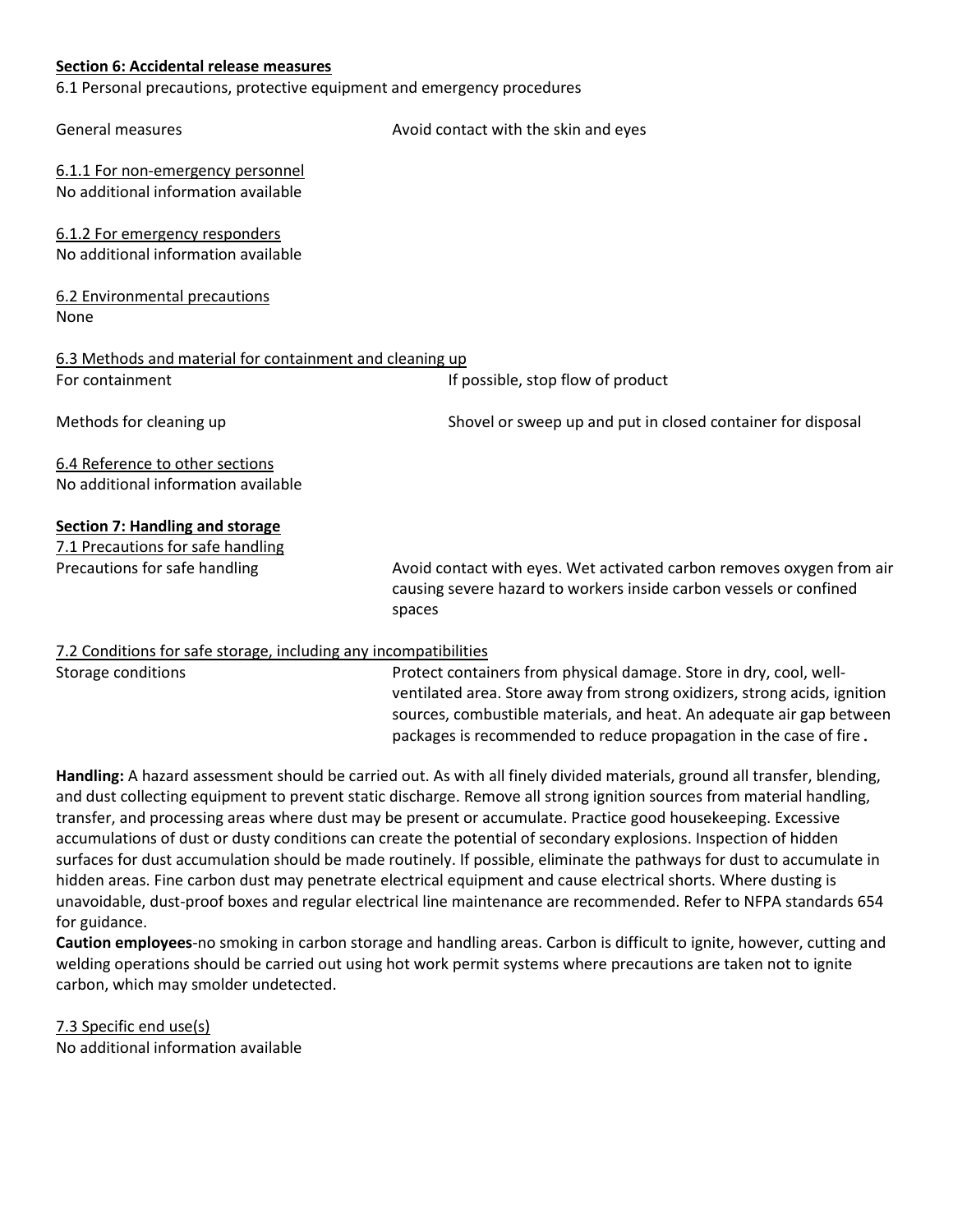# **Section 8: Exposure controls/ personal protection**

### 8.1 Control parameters

No additional information available

### 8.2 Exposure controls

Eye Protection in the safety glasses is safety as a set of the set of the same state of the set of the set of the set of the set of the set of the set of the set of the set of the set of the set of the set of the set of th

Appropriate engineering controls : Local exhaust and general ventilation must be adequate to meet exposure standards

- Hand Protection : None required under normal product handling conditions
	-
- Skin and body protection : Wear suitable working clothes

Respiratory protection : If airborne concentrations are above the applicable exposure limits, use NIOSH approved respiratory protection

# **Section 9: Physical and chemical properties**

9.1 Information on basic physical and chemical properties

| Physical state                    | : Solid                |
|-----------------------------------|------------------------|
| Appearance                        | : Particulate          |
| Color                             | : Black                |
| Odor                              | : No data available    |
| Odor threshold                    | : No data available    |
| Ph                                | : No data available    |
| Relative evaporation rate         | : No data available    |
| Melting point                     | : No data available    |
| Freezing point                    | : No data available    |
| <b>Boiling point</b>              | : No data available    |
| Flash point                       | : No data available    |
| Self ignition temperature         | : No data available    |
| Decomposition temperature         | : No data available    |
| Flammability (solid, gas)         | : No data available    |
| Vapor Pressure                    | : No data available    |
| Relative Vapor density @ 20 deg C | : No data available    |
| <b>Relative Density</b>           | : 28-33 lb/ cubic foot |
| Solubility                        | : No data available    |
| Log Pow                           | : No data available    |
| Log Kow                           | : No data available    |
| Viscosity, kinematic              | : No data available    |
| Viscosity, dynamic                | : No data available    |
| <b>Explosive properties</b>       | : No data available    |
| Oxidizing properties              | : No data available    |
| <b>Explosive limits</b>           | : No data available    |

**Combustible dust**- These products may contain combustible dusts. May form combustible dust concentrations in air. All powdered activated carbons are weakly explosive. No specific information on these carbons are available.

**Typical combustible dust data for a variety of activated carbons:** 

**Kst** values reported between 43-113 (various sources).

**Dust explosion class St1** (K<sub>st</sub> values < 200 are Class St1-weakly explosive).

**MEC (minimum explosible concentration) in air** 50 and 60 g/m3 (two reports)

**Volatile content (by weight):** < 8% ASTM D3175-11 (Watercarb)

**MIT (minimum ignition temperature)** values reported between 400-680°C (752-1256°F) (four reports)

**Maximum Absolute Explosion pressure** values reported between 6.0-8.6 bar (four reports)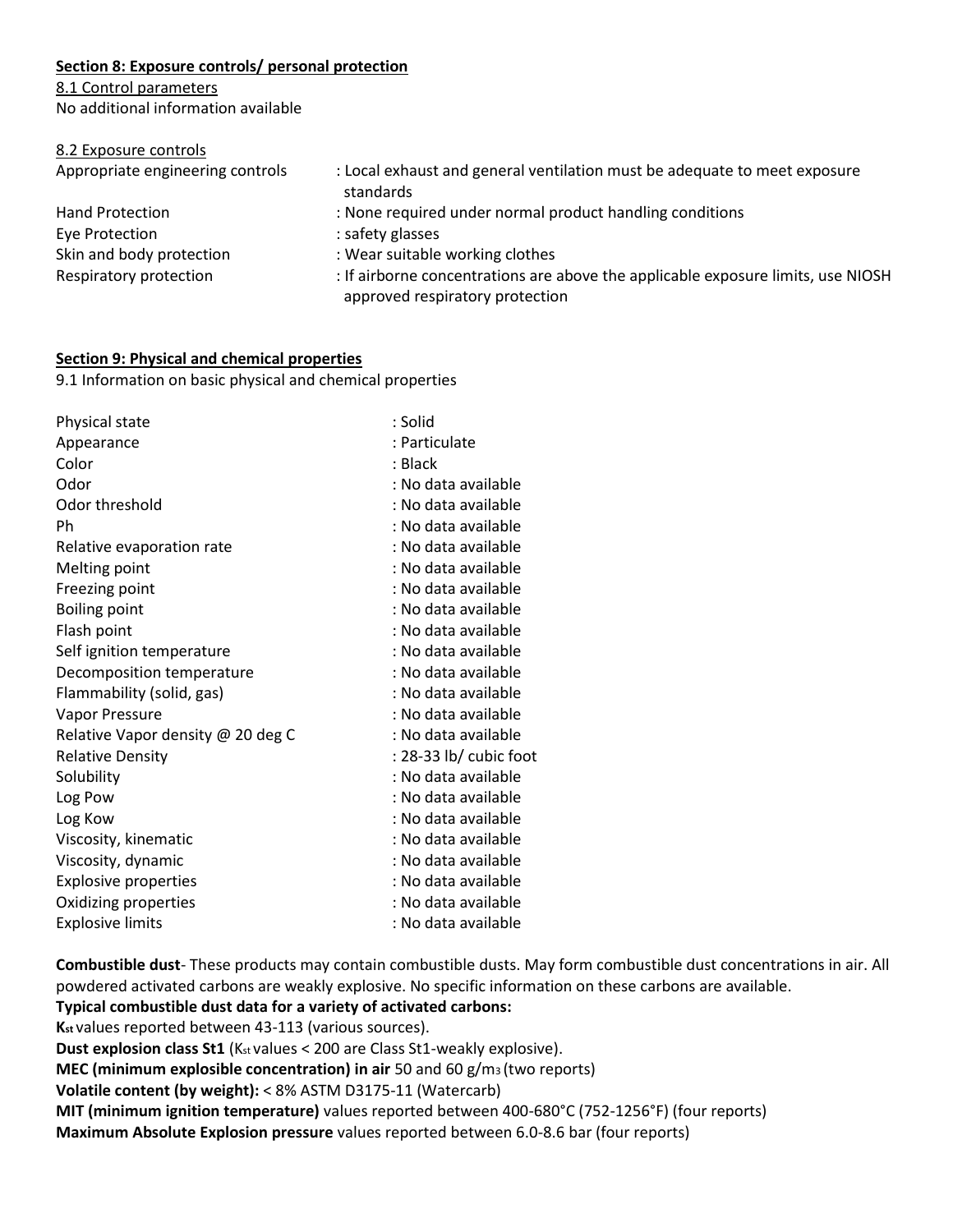# 9.2 Other information

No additional information available

# **Section 10: Stability and reactivity**

10.1 Reactivity

Contact with strong oxidizers such as ozone, liquid oxygen, chlorine, etc. may result in fire

### 10.2 Chemical stability Stable under normal conditions

10.3 Possibility of hazardous reactions Will not occur

10.4 Conditions to avoid None

10.5 Incompatible materials Strong oxidizing and reducing agents such as ozone, liquid oxygen or chlorine.

10.6 Hazardous decomposition products Carbon monoxide may be generated in the event of a fire.

### **Section 11: Toxicological information**

11.1 Information on toxicological effects

Acute toxicity in the set of the set of the set of the set of the set of the set of the set of the set of the s

| Carbon (7440-44-0)                                    |                                                      |
|-------------------------------------------------------|------------------------------------------------------|
| LD50 oral rat                                         | : >10000 mg/kg                                       |
| Skin corrosion/irritation                             | : Not classified                                     |
| Serious eye damage/irritation : Causes eye irritation |                                                      |
| Respiratory or skin sensitization: Not classified     |                                                      |
| Germ cell mutagenicity                                | : Not classified                                     |
| Carcinogenicity                                       | : Not classified                                     |
| Reproductive toxicity                                 | : Not classified                                     |
| Specific target organ toxicity                        | : May cause respiratory irritation (single exposure) |
| Specific target organ toxicity                        | : Not classified (repeated exposure)                 |
| Aspiration hazard                                     | : Not classified                                     |

### **Section 12: Ecological Information**

12.1 Toxicity No additional information available

12.2 Persistence and degradability No additional information available

12.3 Bioaccumulative potential No additional information available

12.4 Mobility in soil No additional information available

12.5 Other adverse effects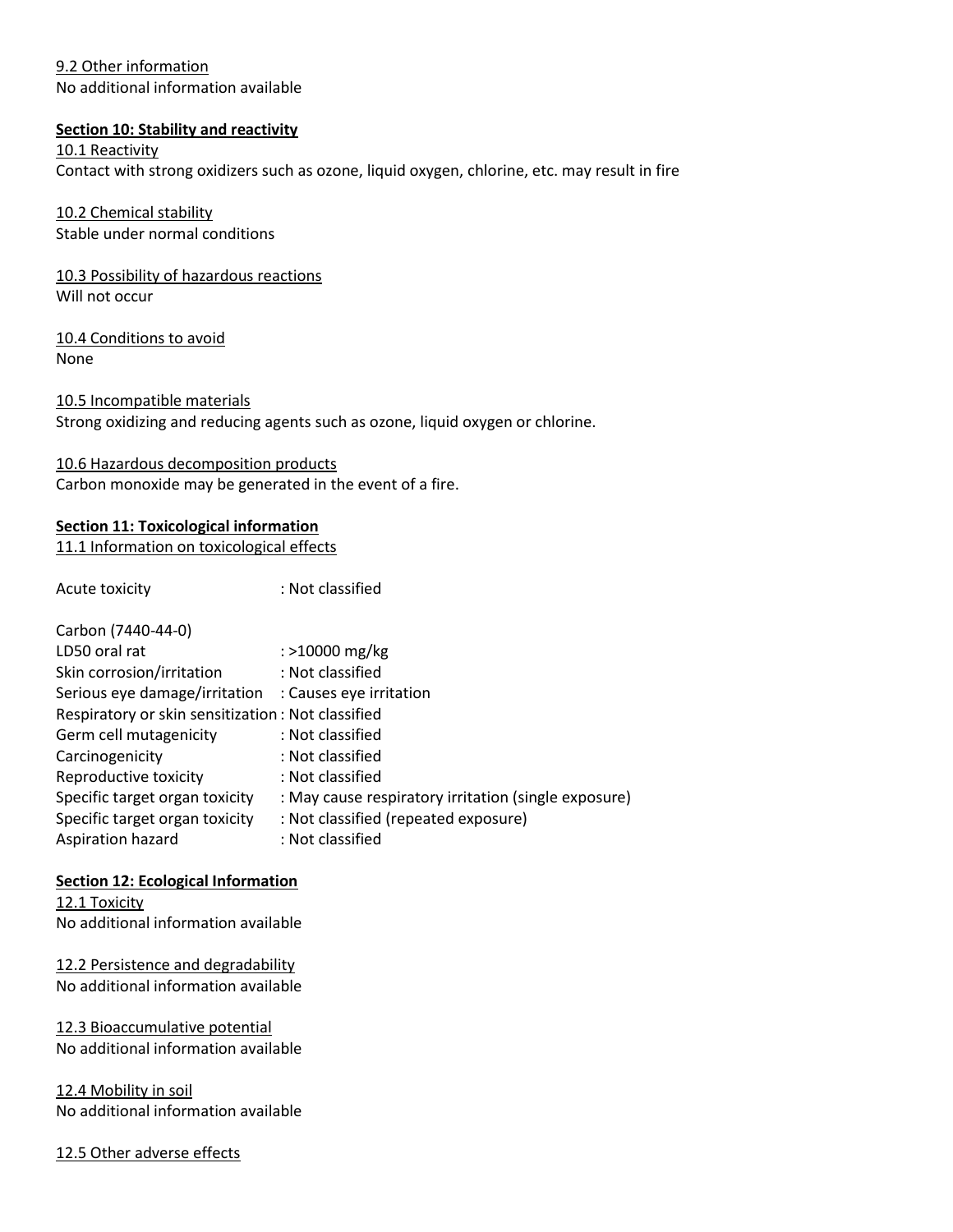No additional information available

### **Section 13: Disposal concerns**

13.1 Waste treatment methods

Waste Disposal recommendations : Dispose of contents/container in accordance with local/ regional/ international regulations

### **Section 14: Transportation information**

In accordance with DOT/ADR/RID/ADNR/IMDG/ICAO/IATA

14.1 UN Number Not applicable. See Note 1 below.

14.2 UN proper shipping name Not applicable

**Note 1: Under the UN classification for activated carbon, all activated carbons have been identified as a class 4.2 product. However, This product has been tested according to the United Nations Transport of Dangerous Goods test protocol for a "self-heating substance" (United Nations Transportation of Dangerous Goods, Manual of Tests and Criteria, Part III, Section 33.3.1.6 - Test N.4 - Test Method for Self Heating Substances) and it has been specifically determined that this product does not meet the definition of a self heating substance (class 4.2) or any other hazard class, and therefore should not be listed as a hazardous material. This information is applicable only for the Activated Carbon Product identified in this document.**

# **Section 15: Regulatory information**

15.1 US Federal regulations

Carbon (7440-44-0) Listed on the United States TSCA inventory

15.3 US State regulations No additional information available

### **Section 16: Other information**

Full text of H-phrases:

| Eye Irrit. 2B | Serious eye damage/eye irritation Category 2B               |
|---------------|-------------------------------------------------------------|
| STOT SE 3     | Specific target organ toxicity (single exposure) Category 3 |
| H335          | May cause respiratory irritation                            |